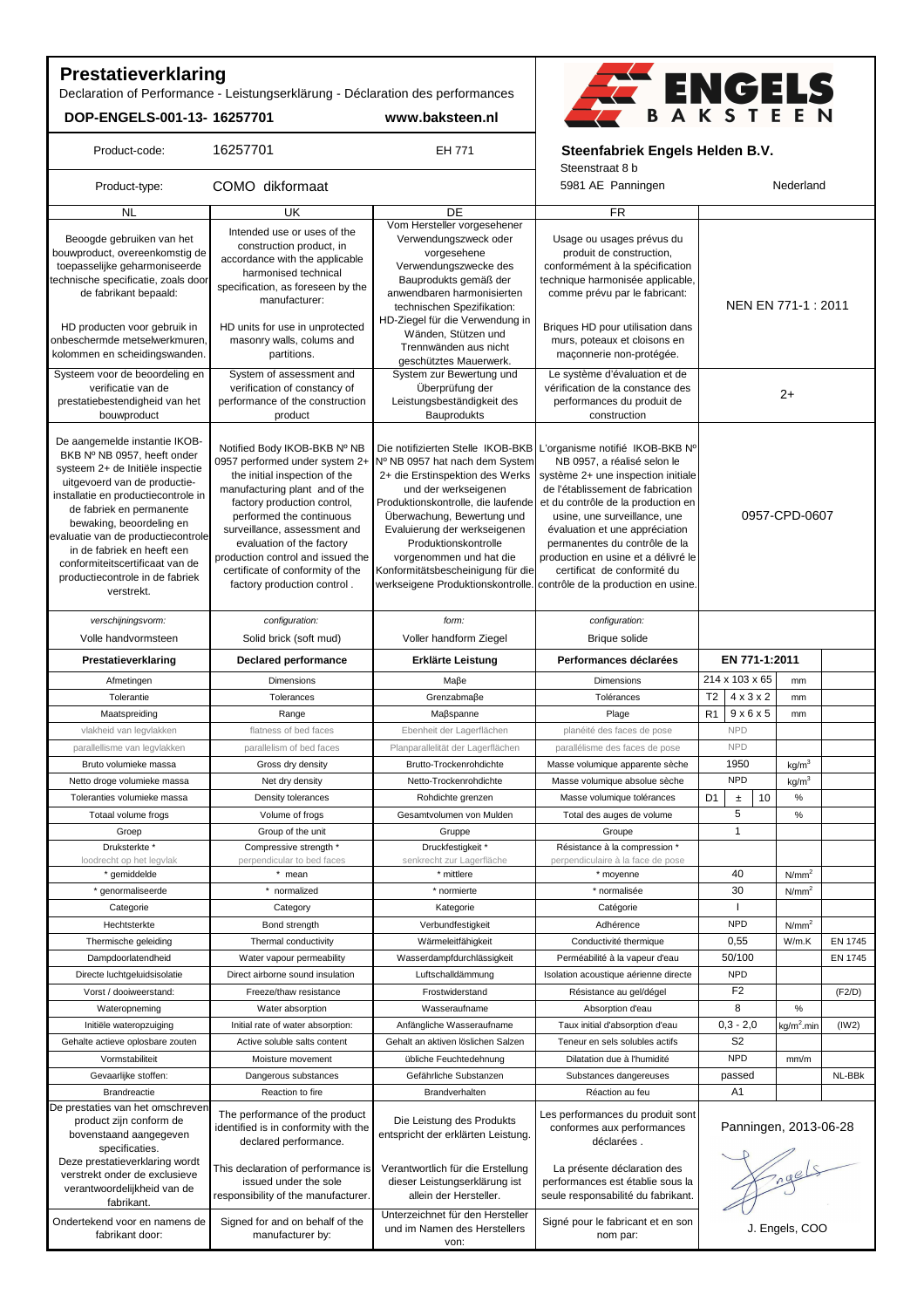### **Declaration of Performance**

Deklarację właściwości użytkowych - Prohlášení o vlastnostech - Vyhlásenie o parametroch

**DOP-ENGELS-001-13- 16257701 www.baksteen.nl**



Product-code: 16257701 **EH 771** Steenfabriek Engels Helden B.V.

|                                                                                                                                                                                                                                                                                                                                                                   |                                                                                                                                                                                                                                                                                                                                         |                                                                                                                                                              | Steenstraat 8 b                                                                                                                                                                                                                                                                                                                                                                                    |                               |                   |                |
|-------------------------------------------------------------------------------------------------------------------------------------------------------------------------------------------------------------------------------------------------------------------------------------------------------------------------------------------------------------------|-----------------------------------------------------------------------------------------------------------------------------------------------------------------------------------------------------------------------------------------------------------------------------------------------------------------------------------------|--------------------------------------------------------------------------------------------------------------------------------------------------------------|----------------------------------------------------------------------------------------------------------------------------------------------------------------------------------------------------------------------------------------------------------------------------------------------------------------------------------------------------------------------------------------------------|-------------------------------|-------------------|----------------|
| Product-type:                                                                                                                                                                                                                                                                                                                                                     | COMO dikformaat                                                                                                                                                                                                                                                                                                                         |                                                                                                                                                              | 5981 AE Panningen                                                                                                                                                                                                                                                                                                                                                                                  | Nederland                     |                   |                |
| UK                                                                                                                                                                                                                                                                                                                                                                | PL                                                                                                                                                                                                                                                                                                                                      | CS                                                                                                                                                           | SK                                                                                                                                                                                                                                                                                                                                                                                                 |                               |                   |                |
| Intended use or uses of the<br>construction product, in<br>accordance with the applicable<br>harmonised technical<br>specification, as foreseen by the                                                                                                                                                                                                            | Przewidziane przez producenta<br>zamierzone zastosowanie lub<br>zastosowania wyrobu<br>budowlanego zgodnie z mającą<br>zastosowanie zharmonizowaną                                                                                                                                                                                      | Zamýšlené použití nebo<br>zamýšlená použití stavebního<br>výrobku v souladu s příslušnou<br>harmonizovanou technickou<br>specifikací podle předpokladu       | Zamýšľané použitia stavebného<br>výrobku, ktoré uvádza výrobca, v<br>súlade s uplatniteľnou<br>harmonizovanou technickou                                                                                                                                                                                                                                                                           |                               |                   |                |
| manufacturer:<br>HD units for use in unprotected<br>masonry walls, colums and                                                                                                                                                                                                                                                                                     | specyfikacją techniczną:<br>Produkty HD do użytku w<br>narażonych murowanych ścian,                                                                                                                                                                                                                                                     | výrobce:<br>HD jednotek pro použití v<br>nechráněné zdivo colums stěny,                                                                                      | špecifikáciou:<br>HD jednotiek pre použitie v<br>nechránenej murivo colums steny,                                                                                                                                                                                                                                                                                                                  | NEN EN 771-1 : 2011           |                   |                |
| partitions.                                                                                                                                                                                                                                                                                                                                                       | słupów i ścian działowych.                                                                                                                                                                                                                                                                                                              | stropy a příčky.                                                                                                                                             | stropy a priečky.                                                                                                                                                                                                                                                                                                                                                                                  |                               |                   |                |
| System of assessment and<br>verification of constancy of<br>performance of the construction<br>product                                                                                                                                                                                                                                                            | System lub systemy oceny i<br>weryfikacji stałości właściwości<br>użytkowych wyrobu budowlanego                                                                                                                                                                                                                                         | Systém nebo systémy posuzování<br>a ověřování stálosti vlastností<br>stavebních výrobků, jak je<br>uvedeno v příloze V                                       | Systém alebo systémy<br>posudzovania a overovania<br>nemennosti parametrov<br>stavebného výrobku                                                                                                                                                                                                                                                                                                   | $2+$                          |                   |                |
| Notified Body IKOB-BKB Nº NB<br>0957 performed under system 2+<br>the initial inspection of the<br>manufacturing plant and of the<br>factory production control,<br>performed the continuous<br>surveillance, assessment and<br>evaluation of the factory<br>production control and issued the<br>certificate of conformity of the<br>factory production control. | Notyfikowana IKOB BKB N º NB<br>0957, posiada w systemie 2 +<br>Initial przeprowadzoną zakładu<br>produkcyjnego i kontroli produkcji<br>w fabryce i ciągłego nadzoru,<br>oceny i ewaluacji zakładowej<br>kontroli produkcji w fabryce oraz<br>posiada certyfikat zgodności<br>zakładowej kontroli<br>produkcji,fabrycznie przewidziane. | závodě a řízení výroby, provádí<br>průběžný dohled, posuzování a<br>hodnocení systému řízení výroby<br>a vydal osvědčení o shodě výroby<br>u výrobce řízení. | Notifikovaná osoba IKOB-BKB N <sup>o</sup> Notifikovaná osoba IKOB-BKB N <sup>o</sup><br>NB 0957 provádí podle systému 2 NB 0957 vykonáva podľa systému<br>+ počáteční inspekce ve výrobním 2 + počiatočnej inšpekcie výrobne<br>a riadenie výroby, vykonáva<br>priebežný dohľad, posudzovanie a<br>hodnotenie systému riadenia<br>výroby a vydal osvedčenie o<br>zhode výroby u výrobcu riadenie. | 0957-CPD-0607                 |                   |                |
| configuration:                                                                                                                                                                                                                                                                                                                                                    | Kształt i budowa:                                                                                                                                                                                                                                                                                                                       | Tvar a uspořádání:                                                                                                                                           | Tvar a dierovanie:                                                                                                                                                                                                                                                                                                                                                                                 |                               |                   |                |
| Solid brick (soft mud)<br><b>Declared performance</b>                                                                                                                                                                                                                                                                                                             | cegła pełna<br>Deklarowane właściwości                                                                                                                                                                                                                                                                                                  | plná cihla<br>Deklarovaný výkon                                                                                                                              | plná tehla<br>Deklarované parametre                                                                                                                                                                                                                                                                                                                                                                | EN 771-1:2011                 |                   |                |
| Dimensions                                                                                                                                                                                                                                                                                                                                                        | użytkowe<br>Wymiary Wart. Średnia                                                                                                                                                                                                                                                                                                       | Jmenovité rozměry                                                                                                                                            | Rozmery                                                                                                                                                                                                                                                                                                                                                                                            | 214 x 103 x 65                | mm                |                |
| Tolerances                                                                                                                                                                                                                                                                                                                                                        |                                                                                                                                                                                                                                                                                                                                         | Tolerance                                                                                                                                                    | Tolerancie                                                                                                                                                                                                                                                                                                                                                                                         | $4 \times 3 \times 2$         |                   |                |
|                                                                                                                                                                                                                                                                                                                                                                   | Tolerancje                                                                                                                                                                                                                                                                                                                              |                                                                                                                                                              |                                                                                                                                                                                                                                                                                                                                                                                                    | Т2                            | mm                |                |
| Range                                                                                                                                                                                                                                                                                                                                                             | Rozpiętość                                                                                                                                                                                                                                                                                                                              | Rozpětí                                                                                                                                                      | Rozsah                                                                                                                                                                                                                                                                                                                                                                                             | R1<br>$9 \times 6 \times 5$   | mm                |                |
| flatness of bed faces                                                                                                                                                                                                                                                                                                                                             | Płaskość powierzchni kładzenia                                                                                                                                                                                                                                                                                                          | Rovinnost ložných ploch:                                                                                                                                     | Rovnosť plôch:                                                                                                                                                                                                                                                                                                                                                                                     | <b>NPD</b><br><b>NPD</b>      |                   |                |
| parallelism of bed faces                                                                                                                                                                                                                                                                                                                                          | Równoległość powierzch. Kładzenia                                                                                                                                                                                                                                                                                                       | Rovnoběžnost rovin ložných ploch                                                                                                                             | Rovnobežnosť plôch:                                                                                                                                                                                                                                                                                                                                                                                |                               |                   |                |
| Gross dry density                                                                                                                                                                                                                                                                                                                                                 | Gęstość brutto w stanie suchym                                                                                                                                                                                                                                                                                                          | Prvku                                                                                                                                                        | Hrubá objemová hmotnosť                                                                                                                                                                                                                                                                                                                                                                            | 1950                          | kg/m <sup>3</sup> |                |
| Net dry density                                                                                                                                                                                                                                                                                                                                                   | Gęstość netto w stanie suchym                                                                                                                                                                                                                                                                                                           | Materiálu prvku                                                                                                                                              | Čistá objemová hmotnosť                                                                                                                                                                                                                                                                                                                                                                            | <b>NPD</b>                    | kg/m <sup>3</sup> |                |
| Density tolerances                                                                                                                                                                                                                                                                                                                                                | Tolerancje Gęstość                                                                                                                                                                                                                                                                                                                      | Objemová hmotnost                                                                                                                                            | Objemové hmotnosti tolerancie                                                                                                                                                                                                                                                                                                                                                                      | 10<br>D <sub>1</sub><br>$\pm$ | %                 |                |
| Volume of frogs                                                                                                                                                                                                                                                                                                                                                   | wgłębienie objętość                                                                                                                                                                                                                                                                                                                     | objem vybrání                                                                                                                                                | objem vybrania                                                                                                                                                                                                                                                                                                                                                                                     | 5                             | $\%$              |                |
| Group of the unit                                                                                                                                                                                                                                                                                                                                                 | Grupa elementu murowego                                                                                                                                                                                                                                                                                                                 | Skupina prvků                                                                                                                                                | Skupina murovacích prvkov                                                                                                                                                                                                                                                                                                                                                                          |                               |                   |                |
| Compressive strength *                                                                                                                                                                                                                                                                                                                                            |                                                                                                                                                                                                                                                                                                                                         |                                                                                                                                                              |                                                                                                                                                                                                                                                                                                                                                                                                    | $\mathbf{1}$                  |                   |                |
| perpendicular to bed faces                                                                                                                                                                                                                                                                                                                                        | Wytrzymałość na ściskanie *                                                                                                                                                                                                                                                                                                             | Pevnost v tlaku *                                                                                                                                            | Pevnosť v tlaku*                                                                                                                                                                                                                                                                                                                                                                                   |                               |                   |                |
|                                                                                                                                                                                                                                                                                                                                                                   | prostopadle do powierzchni kładzenia                                                                                                                                                                                                                                                                                                    | ve svislém směru                                                                                                                                             | kolmo na ložnú plochu                                                                                                                                                                                                                                                                                                                                                                              |                               |                   |                |
| * mean                                                                                                                                                                                                                                                                                                                                                            | * średni                                                                                                                                                                                                                                                                                                                                | * průměr                                                                                                                                                     | * priemer                                                                                                                                                                                                                                                                                                                                                                                          | 40                            | N/mm <sup>2</sup> |                |
| * normalized                                                                                                                                                                                                                                                                                                                                                      | * znormalizowana                                                                                                                                                                                                                                                                                                                        | * normalizovaná                                                                                                                                              | * kolmo na ložnú plochu                                                                                                                                                                                                                                                                                                                                                                            | 30                            | N/mm <sup>2</sup> |                |
| Category                                                                                                                                                                                                                                                                                                                                                          | Kategoria                                                                                                                                                                                                                                                                                                                               | Třída                                                                                                                                                        | Trieda                                                                                                                                                                                                                                                                                                                                                                                             | $\mathbf{I}$                  |                   |                |
| Bond strength                                                                                                                                                                                                                                                                                                                                                     | Wytrzymałość spoiny                                                                                                                                                                                                                                                                                                                     | Přídržnost                                                                                                                                                   | Súdržnosť                                                                                                                                                                                                                                                                                                                                                                                          | <b>NPD</b>                    | N/mm <sup>2</sup> |                |
| Thermal conductivity                                                                                                                                                                                                                                                                                                                                              | Współczynnik przewodzenia ciepła                                                                                                                                                                                                                                                                                                        | Tepelná vodivost                                                                                                                                             | Súčiniteľ tepelnej vodivosti:                                                                                                                                                                                                                                                                                                                                                                      | 0,55                          | W/m.K             | <b>EN 1745</b> |
| Water vapour permeability                                                                                                                                                                                                                                                                                                                                         | Współczynnik dyfuzji pary wodnej                                                                                                                                                                                                                                                                                                        | Propustnost vodních par                                                                                                                                      | Súčiniteľ difúzie vodných pár                                                                                                                                                                                                                                                                                                                                                                      | 50/100                        |                   | EN 1745        |
| Direct airborne sound insulation                                                                                                                                                                                                                                                                                                                                  | Bezpośredni powietrza izolacja<br>akustyczna                                                                                                                                                                                                                                                                                            | Přímá vzduchová neprůzvučnost<br>vzduchu                                                                                                                     | Priama vzduchová nepriezvučnosť                                                                                                                                                                                                                                                                                                                                                                    | <b>NPD</b>                    |                   |                |
| Freeze/thaw resistance                                                                                                                                                                                                                                                                                                                                            | Trwałość                                                                                                                                                                                                                                                                                                                                | Trvanlivost                                                                                                                                                  | Mrazuvzdornosť                                                                                                                                                                                                                                                                                                                                                                                     | F <sub>2</sub>                |                   |                |
| Water absorption                                                                                                                                                                                                                                                                                                                                                  | Absorpcja wody                                                                                                                                                                                                                                                                                                                          | Nasákavost                                                                                                                                                   | Nasiakavosť:                                                                                                                                                                                                                                                                                                                                                                                       | 8                             | $\%$              |                |
| Initial rate of water absorption:                                                                                                                                                                                                                                                                                                                                 | Początkowa absorpcja wody                                                                                                                                                                                                                                                                                                               | Počáteční rychlost nasákavosti:                                                                                                                              | Počiatočná nasiakavosť:                                                                                                                                                                                                                                                                                                                                                                            | $0,3 - 2,0$                   | $kg/m2$ .min      |                |
| Active soluble salts content                                                                                                                                                                                                                                                                                                                                      | Zawartość aktywnych soli rozp.                                                                                                                                                                                                                                                                                                          | Obsah aktivních rozpustných solí                                                                                                                             | Obsah aktívnych solí                                                                                                                                                                                                                                                                                                                                                                               | S <sub>2</sub>                |                   |                |
| Moisture movement                                                                                                                                                                                                                                                                                                                                                 | Rozszerzal. pod wpływem wilgoci                                                                                                                                                                                                                                                                                                         | Vlhkostní roztažnost                                                                                                                                         | Zmena vlhkosti                                                                                                                                                                                                                                                                                                                                                                                     | <b>NPD</b>                    | mm/m              |                |
| Dangerous substances                                                                                                                                                                                                                                                                                                                                              | Substancje niebezpieczne                                                                                                                                                                                                                                                                                                                | Nebezpečné látky                                                                                                                                             | Nebezpečné látky                                                                                                                                                                                                                                                                                                                                                                                   | passed                        |                   | NL-BBk         |
| Reaction to fire                                                                                                                                                                                                                                                                                                                                                  | Reakcja na ogień                                                                                                                                                                                                                                                                                                                        | Reakce na oheň                                                                                                                                               | Reakcia na oheň                                                                                                                                                                                                                                                                                                                                                                                    | A <sub>1</sub>                |                   |                |
| The performance of the product<br>identified is in conformity with the<br>declared performance.                                                                                                                                                                                                                                                                   | Właściwości użytkowe wyrobu jest<br>zgodny z właściwościami<br>użytkowymi deklarowanymi<br>właściwościami.                                                                                                                                                                                                                              | výkon výrobku identifikovaný<br>uvedená je ve shodě s<br>vlastnostmí uvedenou.                                                                               | Parametre výrobku sú v zhode s<br>deklarovanými parametrami.                                                                                                                                                                                                                                                                                                                                       | Panningen, 2013-06-28         |                   |                |
| This declaration of performance is<br>issued under the sole<br>responsibility of the manufacturer.                                                                                                                                                                                                                                                                | Niniejsza deklaracja właściwości<br>użytkowych wydana zostaje na<br>wyłączną odpowiedzialność<br>producenta.                                                                                                                                                                                                                            | Toto prohlášení o vlastnostech se<br>vydává na výhradní odpovědnost<br>výrobce.                                                                              | Toto vyhlásenie o parametroch sa<br>vydáva na výhradnú<br>zodpovednosť výrobcu<br>uvedeného.                                                                                                                                                                                                                                                                                                       | Fragels                       |                   |                |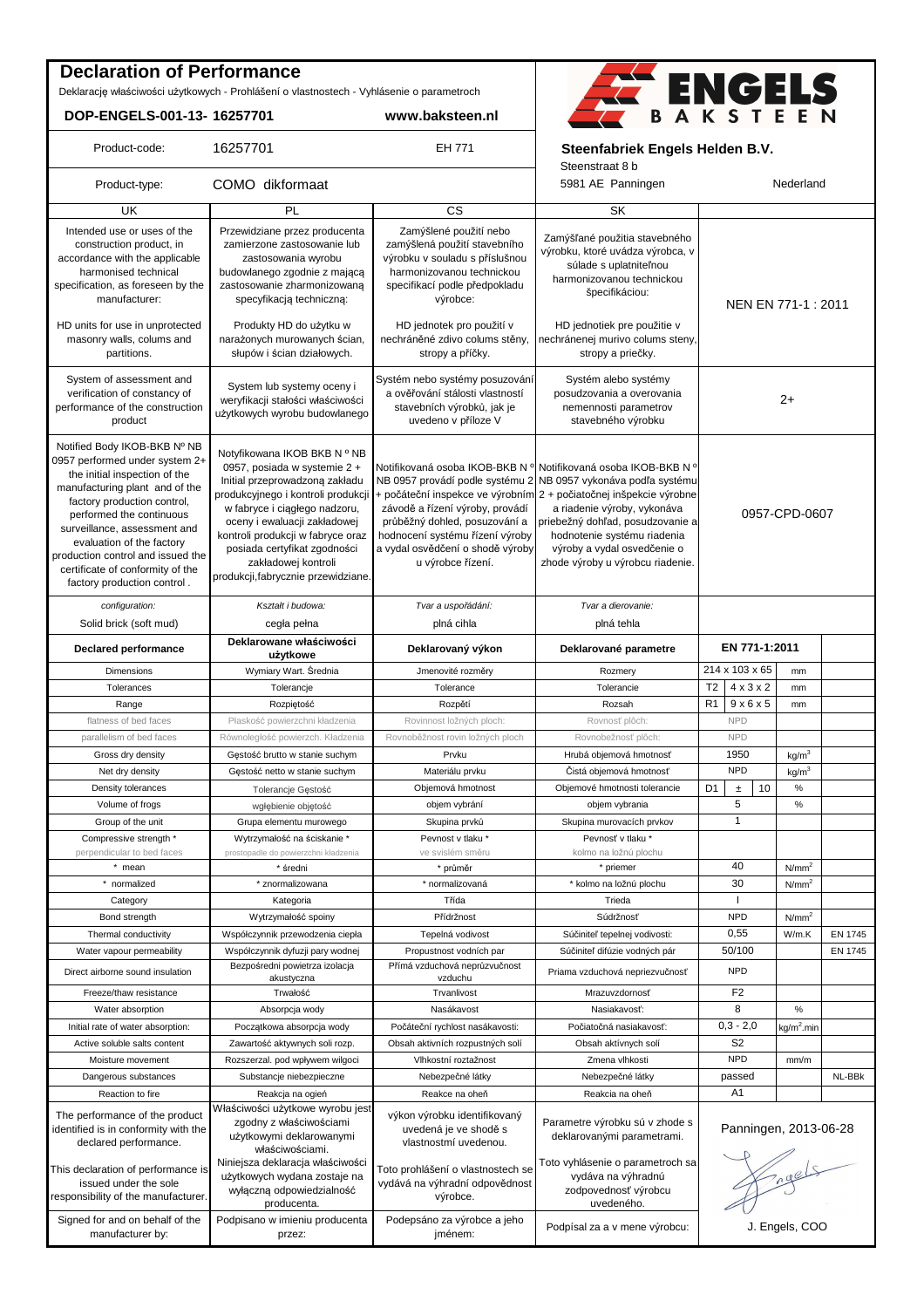## **Declaration of Performance**

prestandadeklaration - nyilatkozat teljesítmény - eksploatacinių savybių deklaracija

**DOP-ENGELS-001-13- 16257701 www.baksteen.nl**



#### Product-code: 16257701 **EH 771** Steenfabriek Engels Helden B.V.

Steenstraat 8 b

| Product-type:                                                                                                                                                                                                                                                                                                                                                     | COMO dikformaat                                                                                                                                                                                                                                                                                                         |                                                                                                                                                                                                                                                                                                                                       | 5981 AE Panningen                                                                                                                                                                                                                                                                                                         |                                         | Nederland              |         |
|-------------------------------------------------------------------------------------------------------------------------------------------------------------------------------------------------------------------------------------------------------------------------------------------------------------------------------------------------------------------|-------------------------------------------------------------------------------------------------------------------------------------------------------------------------------------------------------------------------------------------------------------------------------------------------------------------------|---------------------------------------------------------------------------------------------------------------------------------------------------------------------------------------------------------------------------------------------------------------------------------------------------------------------------------------|---------------------------------------------------------------------------------------------------------------------------------------------------------------------------------------------------------------------------------------------------------------------------------------------------------------------------|-----------------------------------------|------------------------|---------|
| UK                                                                                                                                                                                                                                                                                                                                                                | SE                                                                                                                                                                                                                                                                                                                      | HU                                                                                                                                                                                                                                                                                                                                    | LT                                                                                                                                                                                                                                                                                                                        |                                         |                        |         |
| Intended use or uses of the<br>construction product, in<br>accordance with the applicable<br>harmonised technical<br>specification, as foreseen by the<br>manufacturer:<br>HD units for use in unprotected                                                                                                                                                        | Byggproduktens avsedda<br>användning eller användningar i<br>enlighet med den tillämpliga,<br>harmoniserade tekniska<br>specifikationen, såsom förutsett<br>av tillverkaren:<br>HD-enheter för användning i                                                                                                             | Az építési terméknek a gyártó<br>által meghatározott rendeltetése<br>vagy rendeltetései az<br>alkalmazandó harmonizált<br>műszaki előírással összhangban:<br>HD egységek használatra                                                                                                                                                  | Gamintojo numatyta statybos<br>produkto naudojimo paskirtis ar<br>paskirtys pagal taikomą darniąją<br>techninę specifikaciją:<br>HD vienetai, skirti naudoti                                                                                                                                                              | NEN EN 771-1 : 2011                     |                        |         |
| masonry walls, colums and<br>partitions.                                                                                                                                                                                                                                                                                                                          | oskyddade murade väggar,<br>colums och mellanväggar.                                                                                                                                                                                                                                                                    | védtelen falazott, oszlopok és<br>válaszfalak.                                                                                                                                                                                                                                                                                        | neapsaugotus mūro sienos,<br>colums ir pertvary.                                                                                                                                                                                                                                                                          |                                         |                        |         |
| System of assessment and<br>verification of constancy of<br>performance of the construction<br>product                                                                                                                                                                                                                                                            | Systemet eller systemen för<br>bedömning och fortlöpande<br>kontroll av byggproduktens<br>prestanda                                                                                                                                                                                                                     | Rendszer értékelésére és<br>ellenőrzésére teljesítménye<br>állandóságának az építési termék                                                                                                                                                                                                                                           | Sistema vertinant ir tikrinant<br>eksploatacinių savybių pastovumą<br>statybos produkto                                                                                                                                                                                                                                   | $2+$                                    |                        |         |
| Notified Body IKOB-BKB Nº NB<br>0957 performed under system 2+<br>the initial inspection of the<br>manufacturing plant and of the<br>factory production control,<br>performed the continuous<br>surveillance, assessment and<br>evaluation of the factory<br>production control and issued the<br>certificate of conformity of the<br>factory production control. | Notified Body IKOB-BKB Nº NB<br>0957 utförs under system 2 + den<br>inledande inspektionen av<br>fabriken och av fabrikens egen<br>tillverkningskontroll, utfört löpande<br>granskning, bedömning och<br>utvärdering av<br>tillverkningskontrollen och utfärdat<br>intyg om överensstämmelse i<br>fabriken kontrollera. | Bejelentett szervezet IKOB-BKB<br>Nº NB 0957 alatt végzett 2 +<br>rendszer a kezdeti ellenőrzés a<br>gyártó üzem és az üzemi<br>gyártásellenőrzés végzett<br>folyamatos felügyelete, vizsgálata<br>és értékelése az üzemi<br>gyártásellenőrzés és kiadta a<br>megfelelőségi tanúsítványt az<br>üzemi gyártásellenőrzés<br>irányítani. | Notifikuotoji įstaiga IKOB-BKB Nº<br>NB 0957 atliekama pagal sistema<br>2 + pradinis patikrinimas<br>gamyklos ir gamyklos produkcijos<br>kontrolė, atliekama nuolatinė<br>priežiūra, vertinimas ir vertinimą<br>gamyklos produkcijos kontrolės ir<br>išdavė atitikties sertifikata,<br>gamyklos produkcijos kontroliuoti. | 0957-CPD-0607                           |                        |         |
| configuration:                                                                                                                                                                                                                                                                                                                                                    | Ytstruktur:                                                                                                                                                                                                                                                                                                             | Forma és kiképzés:                                                                                                                                                                                                                                                                                                                    | Geometrinė forma:                                                                                                                                                                                                                                                                                                         |                                         |                        |         |
| Solid brick (soft mud)                                                                                                                                                                                                                                                                                                                                            | fullt tegel                                                                                                                                                                                                                                                                                                             | tömör tégla                                                                                                                                                                                                                                                                                                                           | pilnas plytų                                                                                                                                                                                                                                                                                                              |                                         |                        |         |
| <b>Declared performance</b>                                                                                                                                                                                                                                                                                                                                       | Angiven prestanda                                                                                                                                                                                                                                                                                                       | A nyilatkozat szerinti<br>teljesítmény                                                                                                                                                                                                                                                                                                | Deklaruojamos eksploatacinės<br>savybės                                                                                                                                                                                                                                                                                   | EN 771-1:2011                           |                        |         |
| Dimensions                                                                                                                                                                                                                                                                                                                                                        | Dimensioner och toleranser:                                                                                                                                                                                                                                                                                             | Méretek és mérettűrés:                                                                                                                                                                                                                                                                                                                | Matmenys ir nuokrypos:                                                                                                                                                                                                                                                                                                    | 214 x 103 x 65                          | mm                     |         |
| Dimensional tolerances                                                                                                                                                                                                                                                                                                                                            | Medelvärde                                                                                                                                                                                                                                                                                                              | Középérték                                                                                                                                                                                                                                                                                                                            | nuokrypos                                                                                                                                                                                                                                                                                                                 | $4 \times 3 \times 2$<br>T <sub>2</sub> | mm                     |         |
| Range                                                                                                                                                                                                                                                                                                                                                             | Variation                                                                                                                                                                                                                                                                                                               | Mérettartomány                                                                                                                                                                                                                                                                                                                        | intervalas                                                                                                                                                                                                                                                                                                                | R <sub>1</sub><br>$9 \times 6 \times 5$ | mm                     |         |
| flatness of bed faces                                                                                                                                                                                                                                                                                                                                             | Byggytans planhet:                                                                                                                                                                                                                                                                                                      | Felületi egyenletesség:                                                                                                                                                                                                                                                                                                               | Paviršių plokštumas:                                                                                                                                                                                                                                                                                                      | <b>NPD</b>                              |                        |         |
| parallelism of bed faces                                                                                                                                                                                                                                                                                                                                          | Linjär parallelföring:                                                                                                                                                                                                                                                                                                  | Párhuzamosság                                                                                                                                                                                                                                                                                                                         | Plokštumų lygiagretumas:                                                                                                                                                                                                                                                                                                  | <b>NPD</b>                              |                        |         |
| Gross dry density                                                                                                                                                                                                                                                                                                                                                 | <b>Brutto torrdensitet</b>                                                                                                                                                                                                                                                                                              | Brutto száraz testsűrűség                                                                                                                                                                                                                                                                                                             | tariamas sausasis tankis                                                                                                                                                                                                                                                                                                  | 1950                                    | kg/m <sup>3</sup>      |         |
| Net dry density                                                                                                                                                                                                                                                                                                                                                   | Netto torrdensitet                                                                                                                                                                                                                                                                                                      | Netto száraz testsűrűség                                                                                                                                                                                                                                                                                                              | neto sausasis tankis                                                                                                                                                                                                                                                                                                      | <b>NPD</b>                              | kg/m <sup>3</sup>      |         |
| Density tolerances                                                                                                                                                                                                                                                                                                                                                | Densitet toleranser                                                                                                                                                                                                                                                                                                     | Sűrűség tolerancia                                                                                                                                                                                                                                                                                                                    | tankis nuokrypiai                                                                                                                                                                                                                                                                                                         | D <sub>1</sub><br>10<br>$\pm$           | $\%$                   |         |
| Volume of frogs                                                                                                                                                                                                                                                                                                                                                   | volym av urtagningen                                                                                                                                                                                                                                                                                                    | mennyisége szünet                                                                                                                                                                                                                                                                                                                     | tūris pertrauką                                                                                                                                                                                                                                                                                                           | 5                                       | $\%$                   |         |
| Group of the unit                                                                                                                                                                                                                                                                                                                                                 | Grupp av enhet                                                                                                                                                                                                                                                                                                          | Falazóelem csoport                                                                                                                                                                                                                                                                                                                    | gaminio grupė                                                                                                                                                                                                                                                                                                             | $\mathbf{1}$                            |                        |         |
| Compressive strength *                                                                                                                                                                                                                                                                                                                                            | Tryckhållfasthet*                                                                                                                                                                                                                                                                                                       | Mecahnikai szilárdság*                                                                                                                                                                                                                                                                                                                | Stipris gniuždant*                                                                                                                                                                                                                                                                                                        |                                         |                        |         |
| perpendicular to bed faces                                                                                                                                                                                                                                                                                                                                        | vertikal                                                                                                                                                                                                                                                                                                                | a fekvőfelületre merőlegesen                                                                                                                                                                                                                                                                                                          | j klojimo paviršių (pagrindą)                                                                                                                                                                                                                                                                                             |                                         |                        |         |
| * mean                                                                                                                                                                                                                                                                                                                                                            | * genomsnitt                                                                                                                                                                                                                                                                                                            | * átlagos                                                                                                                                                                                                                                                                                                                             | * vidutinis                                                                                                                                                                                                                                                                                                               | 40                                      | N/mm <sup>2</sup>      |         |
| * normalized                                                                                                                                                                                                                                                                                                                                                      | * normaliserad                                                                                                                                                                                                                                                                                                          | * normalizált                                                                                                                                                                                                                                                                                                                         | * normalizuotas                                                                                                                                                                                                                                                                                                           | 30                                      | N/mm <sup>2</sup>      |         |
| Category                                                                                                                                                                                                                                                                                                                                                          | Grupp                                                                                                                                                                                                                                                                                                                   | Osztály                                                                                                                                                                                                                                                                                                                               | kategorija                                                                                                                                                                                                                                                                                                                |                                         |                        |         |
| Bond strength                                                                                                                                                                                                                                                                                                                                                     | Fogstyrka:                                                                                                                                                                                                                                                                                                              | Tapadószilárdság:                                                                                                                                                                                                                                                                                                                     | Sukibimo stipris:                                                                                                                                                                                                                                                                                                         | <b>NPD</b>                              | N/mm <sup>2</sup>      |         |
|                                                                                                                                                                                                                                                                                                                                                                   |                                                                                                                                                                                                                                                                                                                         |                                                                                                                                                                                                                                                                                                                                       |                                                                                                                                                                                                                                                                                                                           |                                         |                        |         |
| Thermal conductivity                                                                                                                                                                                                                                                                                                                                              | Värmeledningsförmåga:                                                                                                                                                                                                                                                                                                   | Hővezetési tényező:                                                                                                                                                                                                                                                                                                                   | Silumos laidumo ekvivalentas:                                                                                                                                                                                                                                                                                             | 0,55<br>50/100                          | W/m.K                  | EN 1745 |
| Water vapour permeability                                                                                                                                                                                                                                                                                                                                         | Vattenånggenom-släpplighet:                                                                                                                                                                                                                                                                                             | Páradiffúziós tényező:                                                                                                                                                                                                                                                                                                                | Vandens gary difuzijos koeficientas:                                                                                                                                                                                                                                                                                      |                                         |                        | EN 1745 |
| Direct airborne sound insulation                                                                                                                                                                                                                                                                                                                                  | Direkt luftljudsisolering                                                                                                                                                                                                                                                                                               | Közvetlen léghang szigetelés                                                                                                                                                                                                                                                                                                          | Tiesioginė orinio garso izoliacija                                                                                                                                                                                                                                                                                        | <b>NPD</b>                              |                        |         |
| Freeze/thaw resistance                                                                                                                                                                                                                                                                                                                                            | Livslängd:                                                                                                                                                                                                                                                                                                              | Fagyállóság:                                                                                                                                                                                                                                                                                                                          | Ilgaamžiškumas:                                                                                                                                                                                                                                                                                                           | F <sub>2</sub>                          |                        |         |
| Water absorption                                                                                                                                                                                                                                                                                                                                                  | Vattenabsorption:                                                                                                                                                                                                                                                                                                       | Vízfelvétel:                                                                                                                                                                                                                                                                                                                          | Vandens įmirkis:                                                                                                                                                                                                                                                                                                          | 8                                       | $\%$                   |         |
| Initial rate of water absorption:                                                                                                                                                                                                                                                                                                                                 | Vattenabsorption initialt:                                                                                                                                                                                                                                                                                              | Kezdeti vizfelvétel:                                                                                                                                                                                                                                                                                                                  | Pradinis vandens imirkis:                                                                                                                                                                                                                                                                                                 | $0,3 - 2,0$                             | kg/m <sup>2</sup> .min |         |
| Active soluble salts content                                                                                                                                                                                                                                                                                                                                      | Aktivt lösbart saltinnehåll:                                                                                                                                                                                                                                                                                            | Aktív oldható sótartalom:                                                                                                                                                                                                                                                                                                             | Aktyvių tirpiųjų druskų kiekis:                                                                                                                                                                                                                                                                                           | S <sub>2</sub>                          |                        |         |
| Moisture movement                                                                                                                                                                                                                                                                                                                                                 | Fukt rörlighet:                                                                                                                                                                                                                                                                                                         | Alakállóság:                                                                                                                                                                                                                                                                                                                          | Brinkimas:                                                                                                                                                                                                                                                                                                                | <b>NPD</b>                              | mm/m                   |         |
| Dangerous substances                                                                                                                                                                                                                                                                                                                                              | Hälsofarligt ämne:                                                                                                                                                                                                                                                                                                      | Veszélyes anyagok:                                                                                                                                                                                                                                                                                                                    | Pavojingos medžiagos:                                                                                                                                                                                                                                                                                                     | passed                                  |                        | NL-BBk  |
| Reaction to fire                                                                                                                                                                                                                                                                                                                                                  | Reaktion på eld:                                                                                                                                                                                                                                                                                                        | Tűzveszélyesség:                                                                                                                                                                                                                                                                                                                      | Degumas:                                                                                                                                                                                                                                                                                                                  | A1                                      |                        |         |
| The performance of the product<br>identified is in conformity with the<br>declared performance.                                                                                                                                                                                                                                                                   | Utförandet av den som anges<br>produkten överensstämmer med<br>angivna prestanda.                                                                                                                                                                                                                                       | Teljesítménye a leírt terméket<br>kapnak a fentiek szerint<br>előírásoknak.                                                                                                                                                                                                                                                           | Nurodyto produkto savybės<br>atitinka atitikti deklaruotoms<br>eksploatacinėms savybėms.                                                                                                                                                                                                                                  | Panningen, 2013-06-28                   |                        |         |
| This declaration of performance is<br>issued under the sole<br>responsibility of the manufacturer.                                                                                                                                                                                                                                                                | Denna prestandadeklaration<br>utfärdas på eget ansvar av<br>tillverkaren.                                                                                                                                                                                                                                               | Ez a nyilatkozat a teljesítmény<br>kiadásáért kizárólag a gyártó.                                                                                                                                                                                                                                                                     | Ši eksploatacinių savybių<br>deklaracija išduota tik gamintojo<br>atsakomybe.                                                                                                                                                                                                                                             | Fragels                                 |                        |         |
| Signed for and on behalf of the<br>manufacturer by:                                                                                                                                                                                                                                                                                                               | Undertecknat för och på uppdrag<br>av tillverkaren genom att:                                                                                                                                                                                                                                                           | A gyártó nevében és részéről<br>aláíró személy:                                                                                                                                                                                                                                                                                       | Pasirašyta gamintojas ir jo vardu:                                                                                                                                                                                                                                                                                        | J. Engels, COO                          |                        |         |